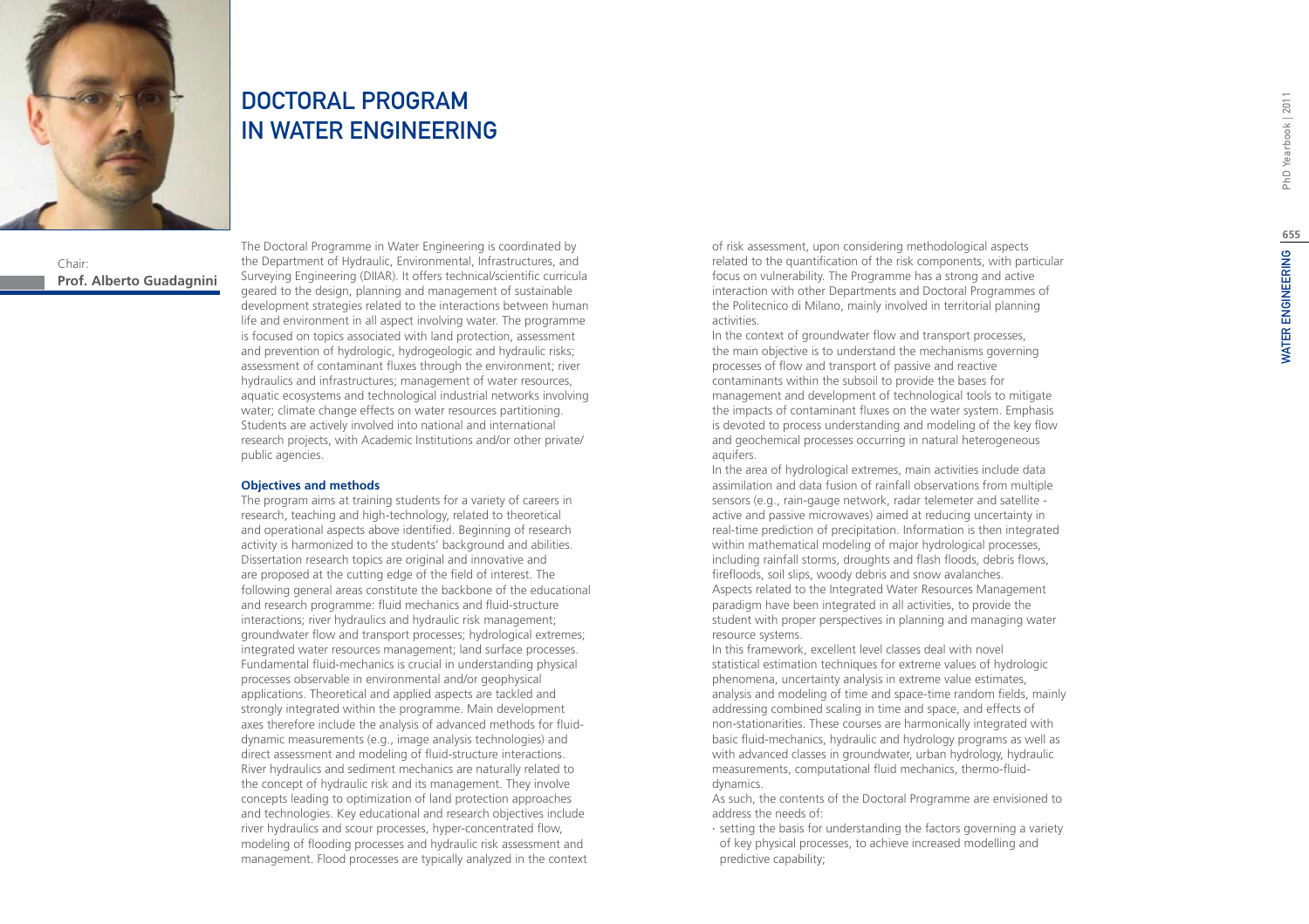- ∙ integrating methods and tools of observation, measure and representation, in order to extend spatial scales of observation and degree of space-time resolution of observable quantities;
- ∙ creating a bridge across science, technology and planning actions, in order to establish settings and operational rules for an integration of water and socio-economic policies, within a pragmatic framework of realization and modulation of structural actions, typical of civil and environmental engineering techniques, together with non-structural actions, typically associated with civil protection and land-use planning strategies.

Due to the nature of the research lines, interdisciplinary expertise is required, together with a strong level of integration. These include knowledge and understanding of hydrological, hydraulic, hydrogeological and hydro-geo-chemical processes and aspects, as well as strong analytical and numerical modeling abilities, together with field and laboratory-based expertise. These competencies are currently present in the Faculty Board of the Programme.

### **Perspectives**

The current structure and contents of the interdisciplinary curricula offered by the Doctoral Programme in Water Engineering aim at providing appropriate skills to a variety of profiles. These include (and are not only limited to) research and development divisions of Engineering firms and Consortia for Land and Environment Agencies; industry and public/private companies devoted to management of technological networks and public service utilities, mainly in the institutional framework of management of the integral water cycle; technology innovation and development divisions of agencies / companies devoted to production, installation and management of networks of measurement instrumentation, and remote sensing for hydro-meteo-marine monitoring; public services of monitoring and environmental protection, Authorities and Agencies devoted to planning and monitoring of land and environment development, national and regional technical divisions, both at the Italian and international level; national and international Research Centers and Institutions; international Agencies at the level of the European Union and supra-nations Organizations. The experience of more than hundred of Graduates in Water Engineering, during 23 cycles of Doctoral Programme at the Politecnico di Milano established in 1985, clearly elucidates the capability of our Graduates to fit these key areas of modern engineering.

|                    | DOCTORAL PROGRAM BOARD |
|--------------------|------------------------|
| Baldassarre Bacchi | Marco Mancini          |
| Francesco Ballio   | Enrico Orsi            |
| Gianfranco Becciu  | Alessandro Paoletti    |
| Silvio Franzetti   | Marco Pilotti          |
| Alberto Guadagnini | Roberto Ranzi          |
| Enrico Larcan      | Renzo Rosso            |
|                    |                        |

| <b>ADVISORY BOARD</b>                                                                        |
|----------------------------------------------------------------------------------------------|
| Roberto Bazzano (AMGA Spa)                                                                   |
| Riccardo Casale (1. Commissione Europea - 2. ENEA)                                           |
| Giorgio Galeati (ENEL Spa)                                                                   |
| Claudio Margottini (ENEA)                                                                    |
| Alberto Petaccia (Servizio Nazionale Dighe)                                                  |
| Giorgio Roth (CIMA, Centro Interuniversiatrio di Ricerca per il Monitoraggio Ambientale)     |
| Leonello Serva (APAT, Agenzia Nazionale per la Protezione dell'Ambiente e i Servizi Tecnici) |
| Xavier Sanchez-vila (Universidad Politecnica de Cataluna - Barcellona, Spagna)               |

### Sc holarship Spon sor s

Ministero degli Affari Esteri (3 borse)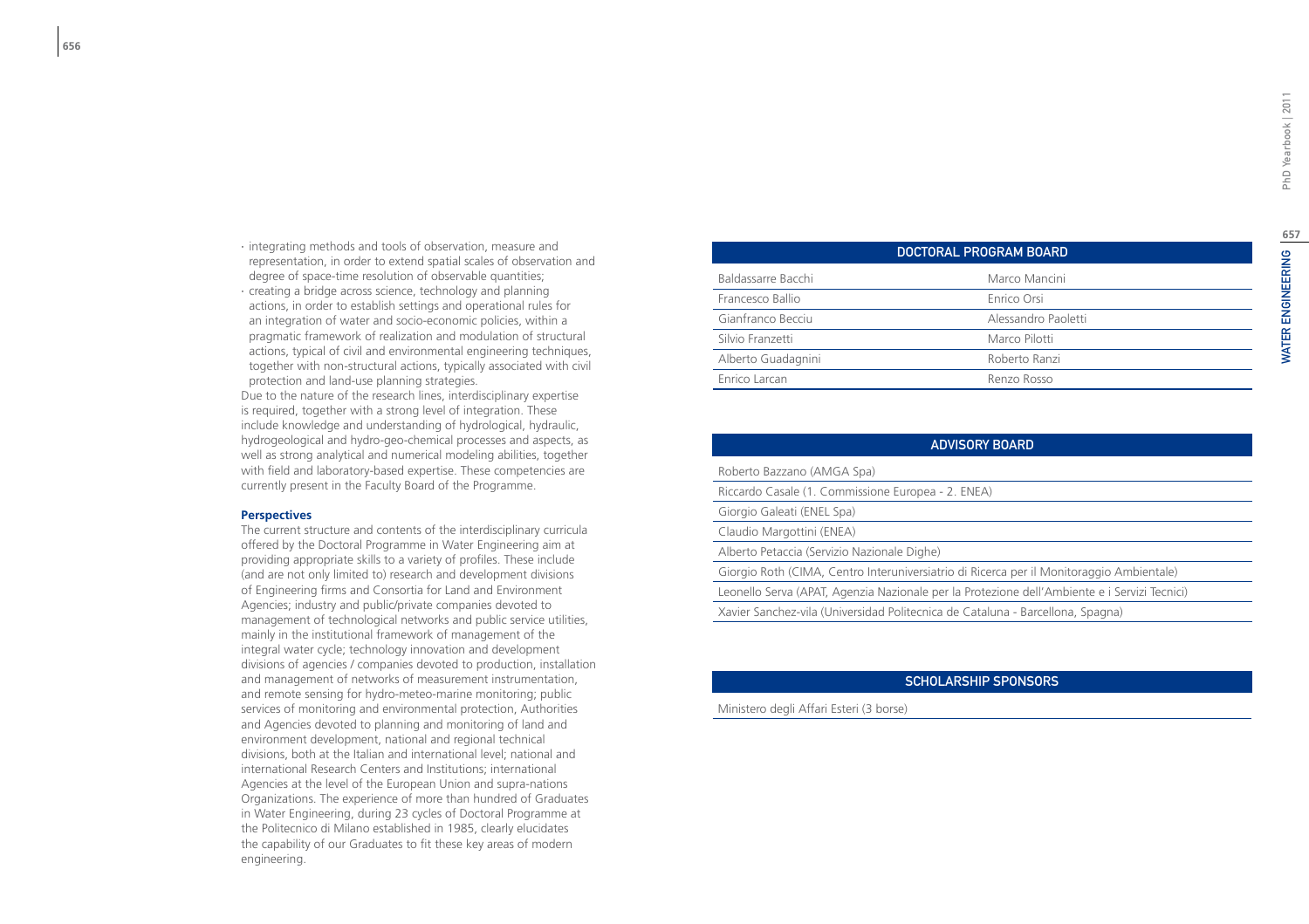# INVERSE MODELING OF GROUNDWATER FLOW UNDER PARAMETRIC AND MODEL UNCERTAINTY

### **Emanuela Bianchi Janetti**

Modeling flow and transport processes in complex porous systems is prone to uncertainty. Sources of uncertainty include boundary conditions, forcing terms and aquifer properties. These, together with uncertainties associated with the conceptual model, are conveniently tackled upon casting the governing equations in a stochastic framework. The general aim of the Doctoral Thesis is the analysis of uncertainty in flow processes taking place in randomly heterogeneous porous systems. Parametric and conceptual uncertainties are tackled upon casting the governing equations in a stochastic framework. This dissertation is organized into two major axes: theoretical developments and fields applications. The first part of the work presents a stochastic moment inverse procedure that allows conditioning estimates of transient hydraulic heads, fluxes and their associated uncertainty on information about transmissivity (*T*) and hydraulic head (*h*) data collected in a randomly heterogeneous aquifer. Though it is possible to condition individual Monte Carlo realizations of hydraulic conductivity on head and/ or flow rate data, the results of such conditioning are nonunique. To obtain

accurate estimates of unique conditional ensemble statistics would necessitate repeating the process for many (typically thousands of) realizations, rendering the Monte Carlo based approach computationally infeasible in many cases of practical interest. The proposed approach allows estimating the conditional mean and variance-covariance of log-transmissivity, head (and flux) directly without resorting to Monte Carlo simulation. The algorithm is based on Laplace-transformed recursive finite-element approximations of exact nonlocal first and second conditional stochastic moment equations of transient flow. It makes it possible to estimate jointly spatial variations in natural log-transmissivity (*Y* = *ln T*), the parameters of its underlying variogram, and the variance-covariance of these estimates. Log-transmissivity is parameterized geostatistically based on measured values at discrete locations and unknown values at discrete "pilot points". Whereas prior values of *Y* at pilot point are obtained by generalized kriging, posterior estimates at pilot points are obtained through a maximum likelihood fit of computed and measured transient heads. These posterior estimates are then projected onto

the computational grid by kriging. Optionally, the maximum likelihood function may include a regularization term reflecting prior information about *Y*. The relative weight assigned to this term is evaluated separately from other model parameters to avoid bias and instability. We illustrate and explore the methodology by means of a synthetic example involving a pumping well. We find that whereas *Y* and *h* can be reproduced quite well with parameters estimated on the basis of zero-order mean flow equations, all model quality criteria identify the secondorder results as being superior to zero-order results. Identifying the weight of the regularization term and variogram parameters can be done with much lesser ambiguity based on secondthan on zero-order results. A second-order model is required to compute predictive error variances of hydraulic head (and flux) *a posteriori*. Conditioning the inversion jointly on transmissivity and hydraulic head data has reduced the predictive head variance in and around the pumping well in our example relative to that obtained upon conditioning on *Y* alone; farther from the well this effect was either reversed or not discerned. In the second part of the work we assess the applicability

and performance of the methodology on a test site located in Montalto Uffugo (Calabria, Italy). It has a global planar extension of 400 × 400 m<sup>2</sup>. Log-transmissivity is parameterized geostatistically on the basis of an available measured value and a set of unknown values at discrete pilot points. Prior pilot point values of *Y* are obtained by generalized kriging. Posterior estimates at pilot points are obtained by a maximum likelihood fit of late-time (ensemble) mean head drawdowns and drawdown measurements collected during a pumping test. Information on head drawdowns is provided through selfpotential signals recorded by 47 surface electrodes during the test. We explore the effectiveness of both a zero- and a secondorder closure of the mean flow equation at providing a proper geostatistical characterization of the log-transmissivity field. The adoption of a second-order mean flow model renders the sharpest definition of the regularization term and of the *Y* variogram parameters. The parameters of the variogram according to the following two of *Y* are estimated *a posteriori* using formal model selection criteria. Amongst the criteria, *Kashyap's* Bayesian measure *KIC* identifies the sill quite sharply as being equal to 2.0 and the integral scale as being equal to 4 m. We remark that it would be practically impossible *Overlapping Continua.* In this to estimate the variogram parameters geostatistically based in the domain represents a solely on the one available *Y* measurement, without additionally conditioning these estimates on heads, as we have done. The reconstructed spatial

pattern of log-transmissivity is qualitatively consistent with the geological setting of the area. Mean drawdowns conditioned on available information reproduce generally well measured values at a set of validation points, the measurements laying deep within the corresponding envelops of plus/minus one standard deviation of relative drawdown for most of the second-order results. The work then ends with a large scale application, concerning a regional scale aquifer, involving a domain of about 785 km<sup>2</sup>, where natural springs are located. We develope a methodology to reconstruct the conductivity field within a regional-scale aquifer composed by different geological facies. We apply the general approach to reconstruct the conductivity field within the Cremona (Italy) aquifer system. On the basis of available stratigraphic columns and geological sections of the area, we identify five main geo-materials (facies). The hydraulic conductivity, within each facies, is then derived different conceptual schemes: (i) *Composite Medium*. In this conceptualization, the system is assumed to be formed by (five) distinct lithological units. In each unit the hydraulic properties, as conductivity, is considered to be constant; (ii) conceptualization, each point finite volume in which each of the (five) facies identified in the aquifer may be present in different volumetric percentage. The volumetric fraction of each

facies can also be interpreted as the probability of occurrence of that facies in the point (volume) considered. Information on hydraulic heads is provided in a set of 42 piezometric level measurements recorded in monitoring wells. These data allow estimating the hydraulic conductivity values of each facies for the two conceptual models described above. The results, examined using formal model quality criteria, show that *Overlapping Continua* approach better represents the complex flow system of the aquifer than the *Composite Medium* conceptual scheme. This is consistent with the idea underlying the two model structures. The former implies a sharp boundary between different lithofacies while the latter implies heterogeneities due to different contents of geomaterials overlapping in space. The calibrated model, coupled with appropriate transport model, can be used as an operational tool to draw protection zone for the natural springs in the area.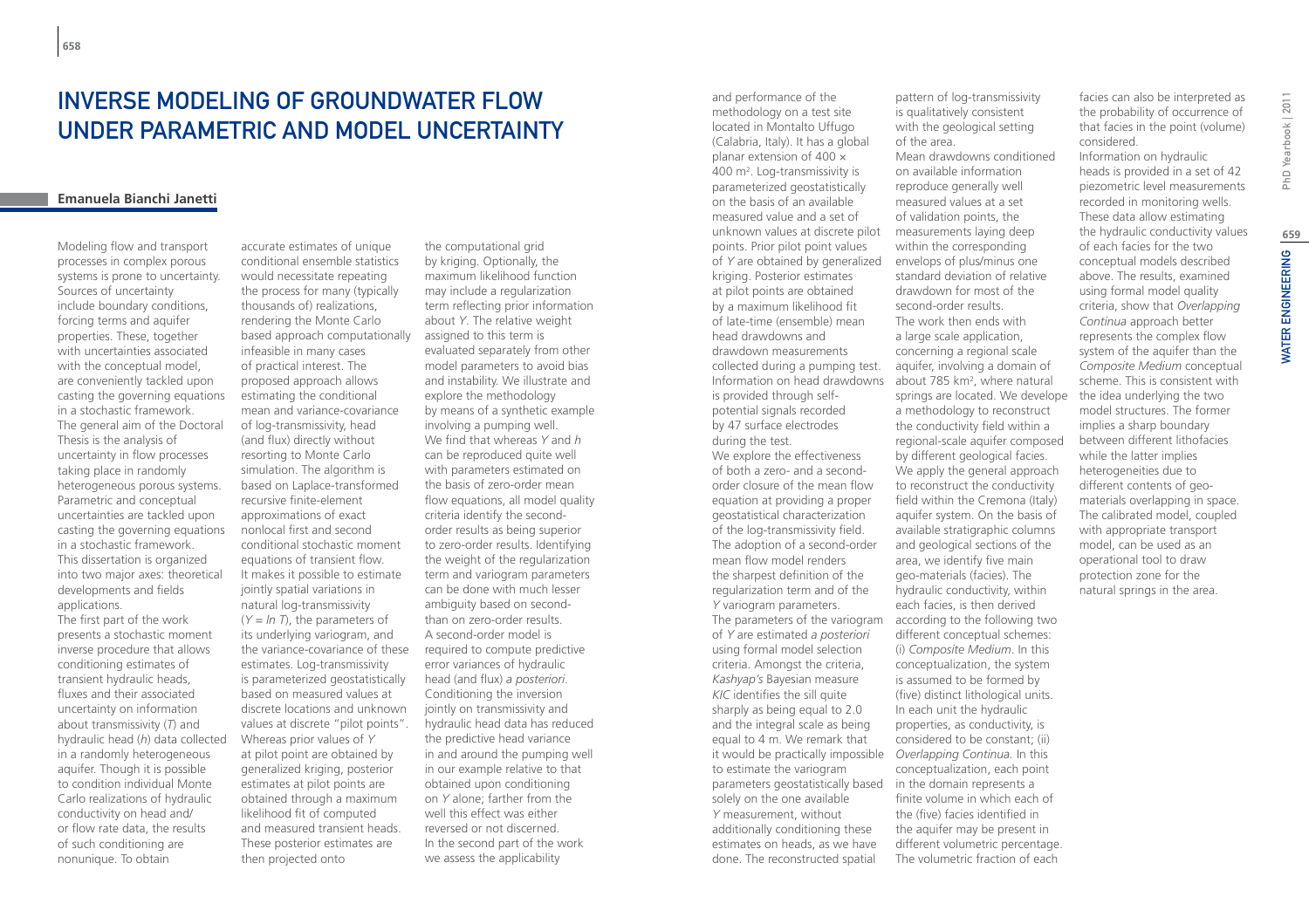# REAL TIME FLOOD FORECASTS COUPLING METEOROLOGICAL AND HYDROLOGICAL MODEL S

## **Alessandro Ceppi**

In recent years, the interest in the prediction and prevention of natural hazards, related to hydro-meteorological events, has increased the challenge for numerical weather modelling, in particular for limited area models, to improve the Quantitative Precipitation Forecasts for hydrological purposes.

In mountain river basins where snow dynamics can affect both precipitation (snow accumulation) and runoff (snow melting), air temperature uncertainty has to be thoroughly investigated. The development and implementation of a real-time flood forecasting system for Alpine basins with a hydro-meteorological operational alert procedure is described in this Ph.D. thesis. The hydro-meteorological chain includes both probabilistic forecasting based on ensemble prediction systems with a lead time of a few days, and short-range forecasts based on a high resolution deterministic atmospheric model. The hydrological model used to simulate runoff is the distributed FEST-WB model, developed at Politecnico di Milano. The analysis focuses on the Maggiore Lake basins, located in the North-West Italy and Southern Switzerland, and on the Piedmont mountain watersheds faced to Alps and

Apennines. The aim of this work is to assess the reliability of a real time flood forecasting system, coupling meteorological and hydrological models, analysing the forecasting precipitation and temperature fields at different spatial scales, and in different weather conditions. In particular, two events in the MAP-D-PHASE Project in 2007 are analysed to show the effect of the meteorological models spatial resolution on discharge forecasts over mountain basins (the June 2007 convective event), and how the effect of the initial conditions of soil moisture can influence meteorological warnings (the November 2007 event). After this international experience, it was decided to carry out further analyses in order to investigate different sources of uncertainties that can affect the Quantitative Discharge Forecast in mountain catchments. Since the forecasting methodology is conditioned by hydrological model performance, but above all by atmospheric forcing inputs, we show how a forecasted temperature error with a significant snow line (the November 2008 event), drastically influences the whole forecasting cascade chain over Alpine basins. However, the use of early- warning systems seem to be promising in terms of

predicting possible river floods in advance with a lead time of 24-48 hours before the main peak flow, as highlighted in the case studyover the Stura di Demonte basin in May 2008 and in the last flood of the River Seveso that occurred in September 2010 in Milan.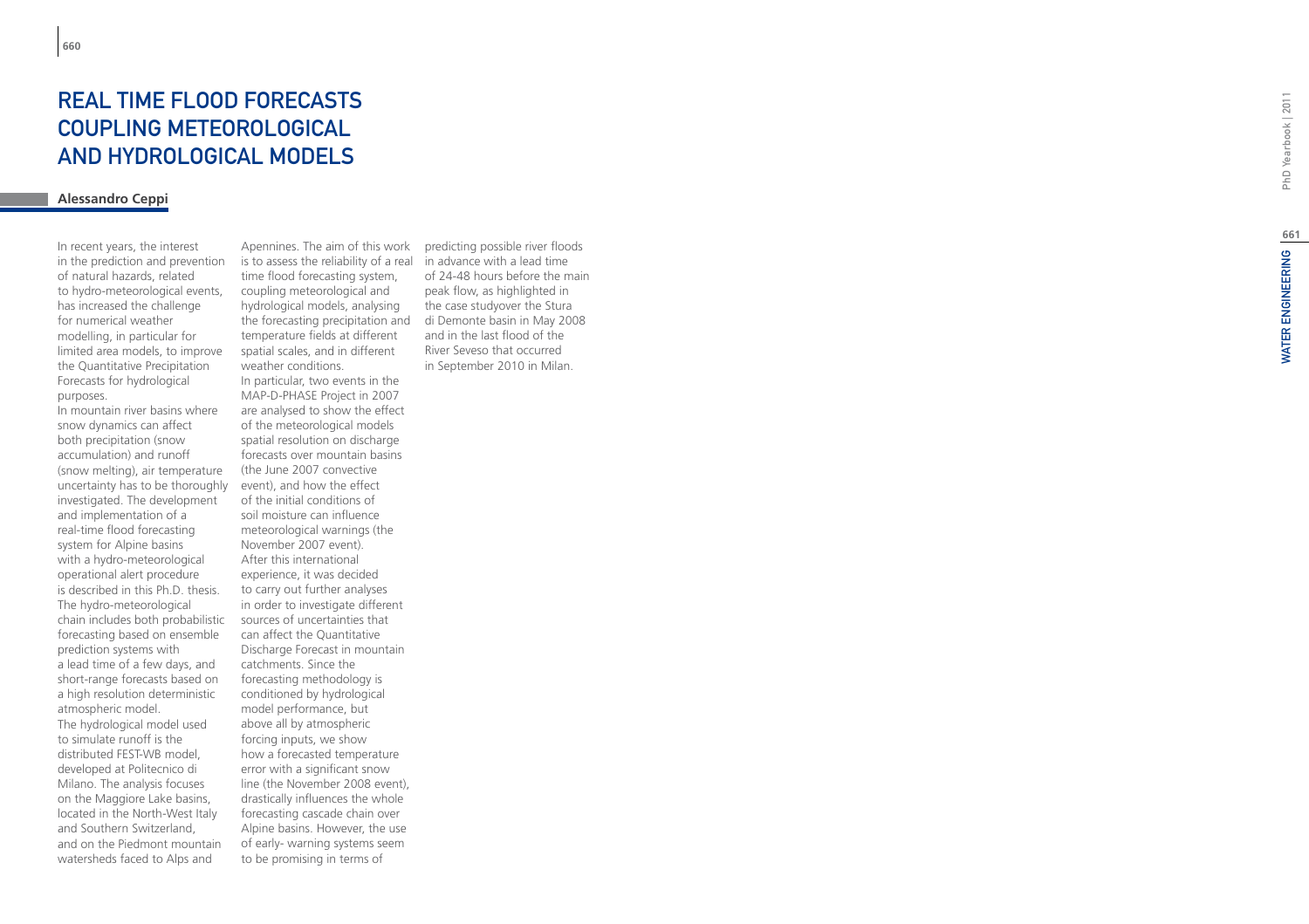Uneven precipitation in space and time together with socioeconomic rapid development and climate change, have caused water shortages for water supply to large cities and irrigation areas in many regions of Viet Nam in the dry season. The rainy season (from June to October) provides the 80% of the total annual rainfall, while the water volume of dry season (from November to May of the following year) provides only 20%. Lack of sufficient water volumes occurs in many areas where the pressure of a fast increasing population (1 % per year on average in the last decade in Viet Nam), and intensive agricultural and industrial uses are causing major problems facing sustainable development.

Day river basin actually includes the entire western area of the downstream Red river. Before 1934, Day River was a natural sub-branch of the Red river. The total population in the Day river basin exceeds 8 millions inhabitants, including the Hanoi capital, Nam Dinh and other large towns. From 1934 to 1937, the Day dam was built by French with the purpose of flood relief and drainage as well as controlling the diversion of flood of the Red river into Day river. The total area of Day river basin is of 8000 km<sup>2</sup> with a length of 245 km starting at Yen Trung in the Ha Tay province

flowing through Ha Tay, Ha Nam, Nam Dinh, Ninh Binh provinces, and then flowing into the East Sea via the Day mouth.

In order to assess water resources 2020 and 2050 time window in the basin under socio-economic development and climate change scenarios, a use of reference evapotranspiration, water demand and water balance equations was performed. The work of the study is described as in the followings: In the first part, a water assessment and balance at the river basin scale is provided to manage the exploitation and appropriate use of water resources and plan future development. The study describes water demand will continue the river basin water balance and the analysis of drought problems for the Day River Basin, within the Red River delta in Viet Nam, for the period from 1990 to 2004.

 In the second part, we focused on the study of the water balance assessment and on the analysis of drought problems for the investigated basin by year 2020 and 2050 with means of data projections of socio – economic development scenarios and using the 1990- 2004 rainfall and temperature time series.

In the third part, we carried out the water balance assessment and analysis of drought problems for the basin under both socio – economic development and

climate change scenarios. In this part, the 1990-2004 rainfall and temperature time series are projected to the accounting for percentage precipitation changes and temperature bias for the North Delta in view of high green-house gases emission scenario (SRES.A2) and medium emission scenario (SRES.B2). Water demand is expected to rise because of socio-economic and population growth: by the year 2020, it is expected to rise by 25 % on average relative to th eyear 2000 with total water volume of 6887 · 10<sup>6</sup> m<sup>3</sup>. And to rise by the year 2050, it is expected to rise by 16% on average relative to 2020 with total water volume need of 7959  $\cdot$  10 $^{6}$  m<sup>3</sup>. Water demand in the basin will increase when considering the impact of climate change scenarios. Namely, total water demand is expected to increase by 0.91% in 2020 and 2.63% relative to the socio-economic development scenario in 2050 for medium emission scenario (B2), by 2.1% in 2020 and 3.1% relative to socio-economic development scenario in 2050 for high emission scenario (A2). Also due to climate change, rainfall is projected to decrease by 1.0-1.5% in dry season by the 2020s. This, combined with

an increase in temperature of about 0.5-0.7 °C, would result in a significant impact on water needs, with a small increase of mean deficit duration, but an increase of 7 to 8 % on mean deficit severity and 7 to 9 % relative to mean deficit intensity for the same period under socio-economic development scenario. By the year 2050, with a decrease of rainfall expected to be 3 to 5% in the dry season and an increase of temperature of about 1.2 to 1.5 °C, water deficit would become more serious in terms of severity and intensity, namely, an increase of annual mean deficit severity would be 7 to 8% relative to the socio-economic development scenario for 2050. Possible adaptation measures to such changes include structural and non-strucral measures. We can use intakes to convert more water from Red river and combine developing varieties of better yielding crops under water scarcity, selecting drought tolerant varieties, replacing crops that consume large amounts of water with those which consume less water. Some important measures in water deficit mitigation are early warning, water deficit response policy and corresponding organizational structures. One Poster presentations is presented to by Le V.C.,

and Ranzi R., EGU - European Geosciences Union being "River Basin Water Assessment and Balance in fast developing areas in Viet Nam", Research Abstracts Vol. 12, EGU2010- 3107, 2010. Other one abstract is already submitted to EGU - European Geosciences Union being "Water resources assessment for the Day river basin (Vietnam) under development and climate change scenarios", April, 2010.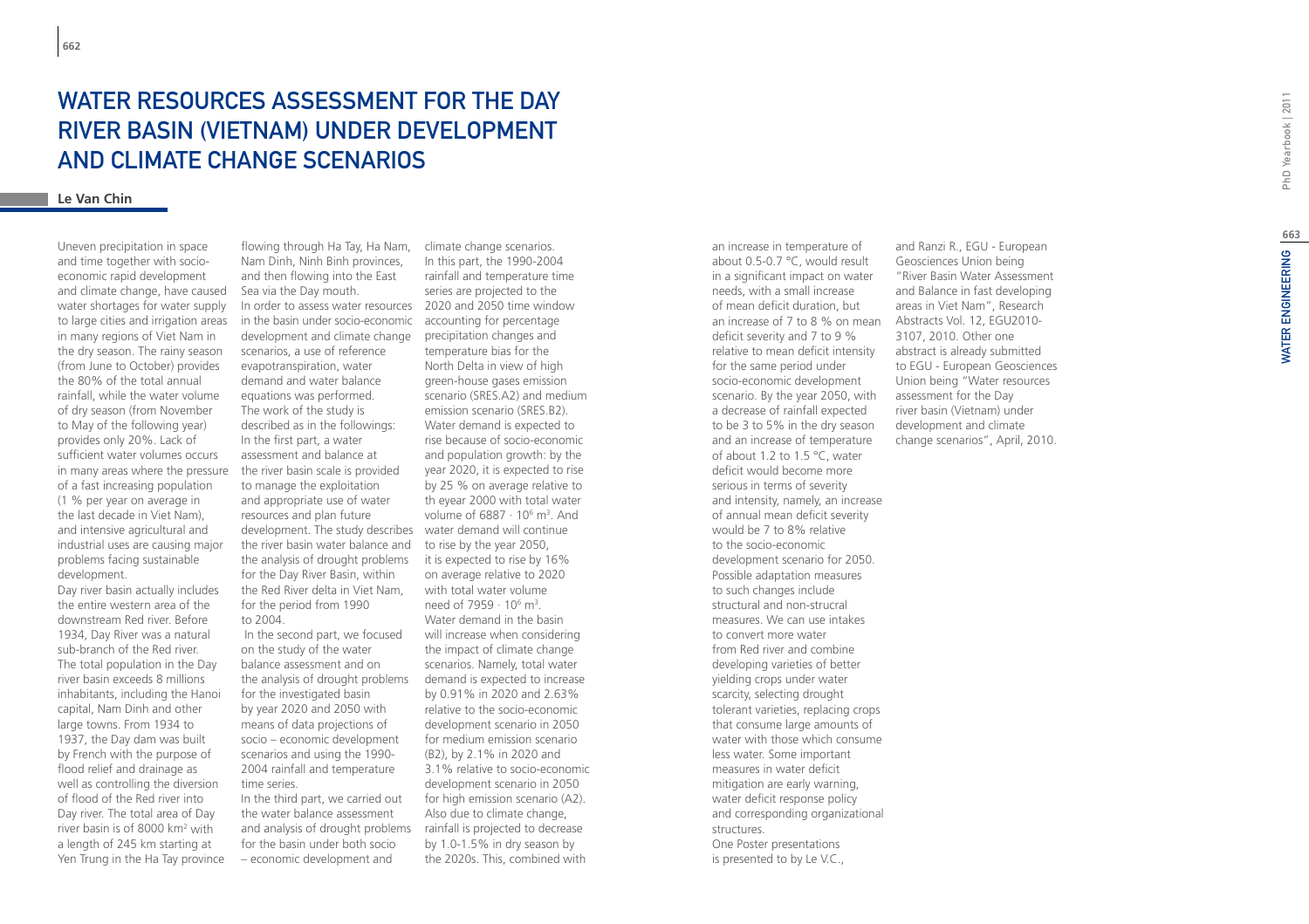# FLOOD EARLY WARNING SYSTEMS PERFORMANCE An approach at the warning chain perspective

### **Daniela Molinari**

This research started with the intent to understand why Flood Early Warning Systems (FEWSs) fail. However, such an objective required first to define what a FEWS is and which the goals of its performance evaluation are; then, a first attempt was possible to evaluate FEWSs performance. In line with this, the thesis is organised in two parts. In part I, preliminary "open questions" about the definition and the role of FEWSs are handled; in part II, concepts and tools to assess FEWSs performance are consequently provided.

The main result of the first part can be identified in the definition of a possible framework to describe the flood warning process (see figure 1). The framework is based on the concept of "Total Warning System", promoting thus a systemic vision of the warning problem in which (i) technical and non-technical aspects are merged (ii) each FEWS component is considered as a link of a chain whose performance affects the performance of the whole warning process as well. Just by analysing the warning process, in terms of its components, its actors as well as the decisions they perform, the framework supported the specificication of the objective of this research, being the

development of a suitable tool to assess FEWSs performance in terms of their capacity to reduce expected damages.

Such a tool would allow analysts to evaluate systems from three different perspectives (which are all crucial for FEWSs effectiveness): first, from the forecasting point of view, meaning looking at the goodness study. of flood forecasts in term of their capability to predict the features of incoming floods; second, at the perspective of risk scenarios, that is considering the capacity of the system to proper figure out expected damages in case of flood; finally, from the point of view of damage reduction, that is investigating the ability of the system to lessen expected damages.

Such an approach goes beyond the traditional assessment of FEWSs which instead is only focused on the evaluation of monitoring and forecasting abilities.

Part II represents instead the practical section of the thesis where a procedure is proposed to evaluate FEWSs from the three different perspectives identified above. In addition, a case study is provided to describe how such evaluations can be carried out in practice. Part II is organised, in turn, in two sections. A first section supplies all the theoretical knowledge that is required

to face the problem at stake, with particular attention to damage assessment and damage reduction; with respect to this, a literature review has been carried out in order to provide an organised synthesis of available tools. The second one, instead, implements the theory (and the procedure) to the case

It can be state that the starting objectives of this work have been generally met. Specifically, the proposed framework allows not only to identify which are the main components of a FEWS but also to define the objective of its evaluation (i.e. the capacity to reduce expected damages). From this perspective, then, a possible procedure has been proposed just to assess FEWSs performance.

The thesis represents "per se" an innovation with respect to the traditional approach to the problem under investigation, particularly, accounting for (i) the whole warning chain and the role each of its component plays in the definition of FEWSs performance (ii) damages, among the variables on which FEWSs performance assessment is grounded.

More in detail, it can be state that the thesis presents one main strength being that of proposing an operational tool, for the



**1. The figure displays the warning decision making process, as conceived in this research. Arrows represent variables while rectangles represent processing steps which need to be modelled.**

evaluation of FEWSs, which (i) is complete, meaning that it allows to evaluate the whole warning process, as described by the framework (ii) is fixed and involves defined steps/ methods. With respect to this, it must be stressed that, unlike for seismic risk, no standards exist in the field of flood risk for attempts/guidelines; from this perspective, the contribution this

related analyses but few scientific spatial and the temporal scales of thesis brings is relevant. On the other hand, the current limits of such an approach stand out as well: first of all, a lack of tools to estimate damage and its reduction has been observed. Second, a problem concerns the scale(s) of the analysis (i.e. the stakeholder perspective); indeed, whilst in hazard assessments the the analyses are dictated by the phenomena under investigation,

in damage assessments they depend on the point of view that is adopted or, in other words, on the stakeholder(s) the analysis is carried out for. Third, the role of uncertainty clearly stands out; scientific and nonscientific uncertainty affects every step of assessment, limiting the reliability of results. All of these aspects represent critical issues on which further research should focus on.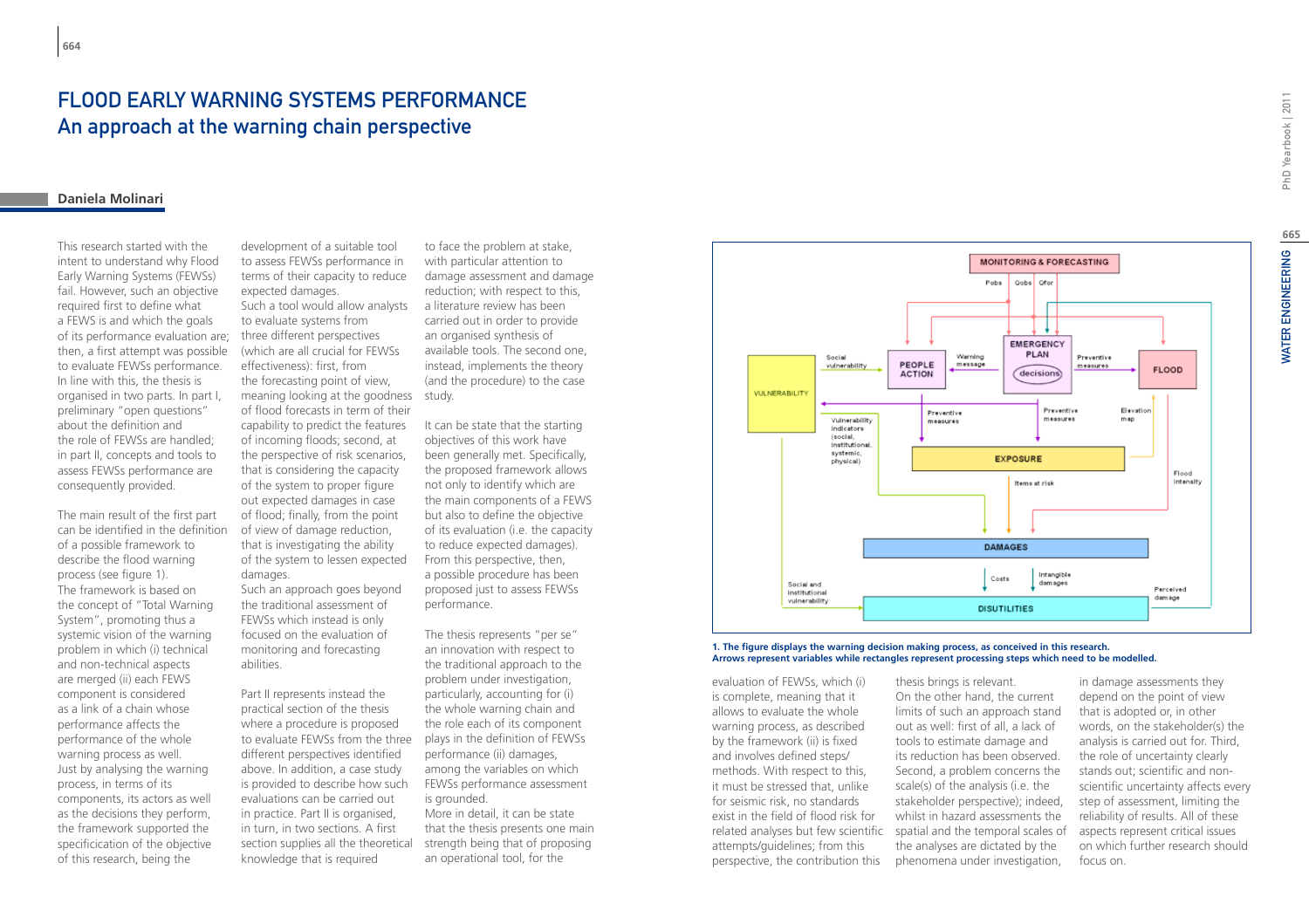# **REAL TIME FLOOD F<br>WITH SURFACE OBS<br>KALMAN FILTERING<br><sub>Nguyen Hoang Son**</sub> STING IN THE LO RIVE WITH SURFACE OBSERVATIONS AND EXT Kalman Filtering

Since 2007, the distributed hydrological model DIMOSHONG is applied at the NCHMF-National Center for HydroMeteorological Forecasting and the Water Resources University in Hanoi for flood forecasting in the Red river basin. The model simulated severe floods occurred since 1971 in Vietnam, with rainfall forecast from BOLAM meteorological model and observed rainfall. First applications showed encouraging results and its being planned to be applied in different basins in Vietnam.

This thesis improvements including the implementation of an EKF-Extended Kalman Filtering technique to update the state of the hydrological system based on river level observations in the Lo river, North of Vietnam. The Lo river is one of the main branches of Red river, flowing from Yunnan, China to Vietnam at Viet Tri with a basin area of 38135 km 2 . The river length is 470 km while 275 km are in Vietnam. In the Lo river two large reservoirs are Tuyen Quang with a volume capacity of 2 260 .10 6 m 3 and Thac Ba reservoir with  $2490.10^6$  m<sup>3</sup>. There are two main stations for the Vietnam forecast system at Tuyen Quang, one of the main cities in East North part of Vietnam, and Vu Quang. Close to Tuyen Quang, 4.5 km upstream, one pilot automatic station was set up in 2008 at Ghenh Ga, on the

Lo river. The data collected there were used for testing a near-real time flood forecasting system with model update, as was described in this research. Rainfall in the Lo basin is relevant, with 1,880 mm annual average, but uneven in distribution and highly variable in space and time. The runoff regime on the Lo river has two seasons depending on rainfall season. The flood season lasts for five months from June to October. The runoff volume of Lo river basin in the flood season represents 73-74% of total yearly runoff volume. All the available data related to thesis are collected such as rainfall, observed runoff, water level, reservoir water level, reservoir operation scenarios. Other relevant data such as river system maps, soil maps, landuse map, climate condition, topography, are also collected. The DIMOSHONG distributed model was tested for the Lo river basin with fourteen near real time water level observing station in Vietnam in two ways: a) in deterministic mode b) with EKF inflow updating. Another near real time data such as rainfall, and reservoir water level is also used. Floods occurred in 2003, 2006, 2007, 2008, and 2009 are simulated with 6h and 24h steps for deterministic mode and 24h for EKF. The results

between simulated and observed from 0.74 to 0.65, in Vu Quang are encouraging. In 2006 with step 6h, Nash-Sutcliffe efficiency coefficient at Ham Yen is 0.69, Chiem Hoa 0.61, Tuyen Quang 0.85, Vu Quang 0.64.with step 1 day in 2006, Nash at Chiem Hoa is 0.68, Ham Yen 0.74, Tuyen Quang 0.84, Vu Quang 0.74. In 2009 with step 6h, Nash coefficient at Chiem Hoa is 0.71, Ham Yen 0.45, Tuyen Quang 0.86 , Vu Quang 0.81. With step 1 day, Nash at Chiem Hoa is 0.88, Ham Yen 0.58, Tuyen Quang 0.86, Vu Quang 0.72. To apply EKF with distributed model DIMOSHONG, the Lo river is divided to 14 sub-basin gauged by the 14 observing stations. If one station losses observed data, the station downstream will be used to update the upstream basin. The key state variable used for updating is water volume stored in surface stream channels. The channel volume is assumed as a non linear function of runoff at the outlet. When channel volume is updated, other factors such as inflow to and outflow from each subbasin are also updated. EKF combined with the distributed model DIMOSHONG show good results, as well. The results show that, in 2006 Nash at Chiem Hoa increase from 0.77 to 0.87, in Tuyen Quang from 0.90 to 0.92, but in Ham Yen Nash decreases

from 0.82 to 0.80. In 2008, Nash at Chiem Hoa increases from 0.91 to 0.92, Ham Yen the same with 0.51, Vu Quang from 0.57 to 0.73, at Tuyen Quang Nash from 0.72 to 0.85. In 2009, Nash at Chiem Hoa go up from 0.88 to 0.89, at Vu Quang from 0.72 to 0.74, in Ham Yen decreases from 0.58 to 0.54, and in Tuyen Quang is almost stable, from 0.86 to 0.85. In 2009, in Chiem Hoa 25 out of 39 days exhibit runoff errors with EKF smaller than in the deterministic run, at Ham Yen 20 out 39, in Tuyen Quang 24 out of 39, and in Vu Quang 24 out of 39. So, on average, the EKF procedure enhances the model performances. From the point of view of current forecast practices in Vietnam, the application of DIMOSHONG distributed model with EKF updating is a promising tool, and in the future, the DIMOSHONG model will likely be an important reference for flood forecasting practices in Vietnam. To prepare knowledge for the thesis, some useful courses were taken at Milano and Brescia University such as: Meccanica dei fluidi, Idrogeostatistica, Hydrometeorological monitoring systems, Risk assessment in subsurface hydrology, Stochastic methods for flow and transport in heterogeneous aquifers, Idrologia con Laboratorio B …etc. One abstract is already submitted

to EGU - European Geosciences Union being "Real time forecast with Extend Kalman Filter on the Lo river basin (Vietnam)", EGU2010-2854, 2010. Another paper is processing writing following thesis results.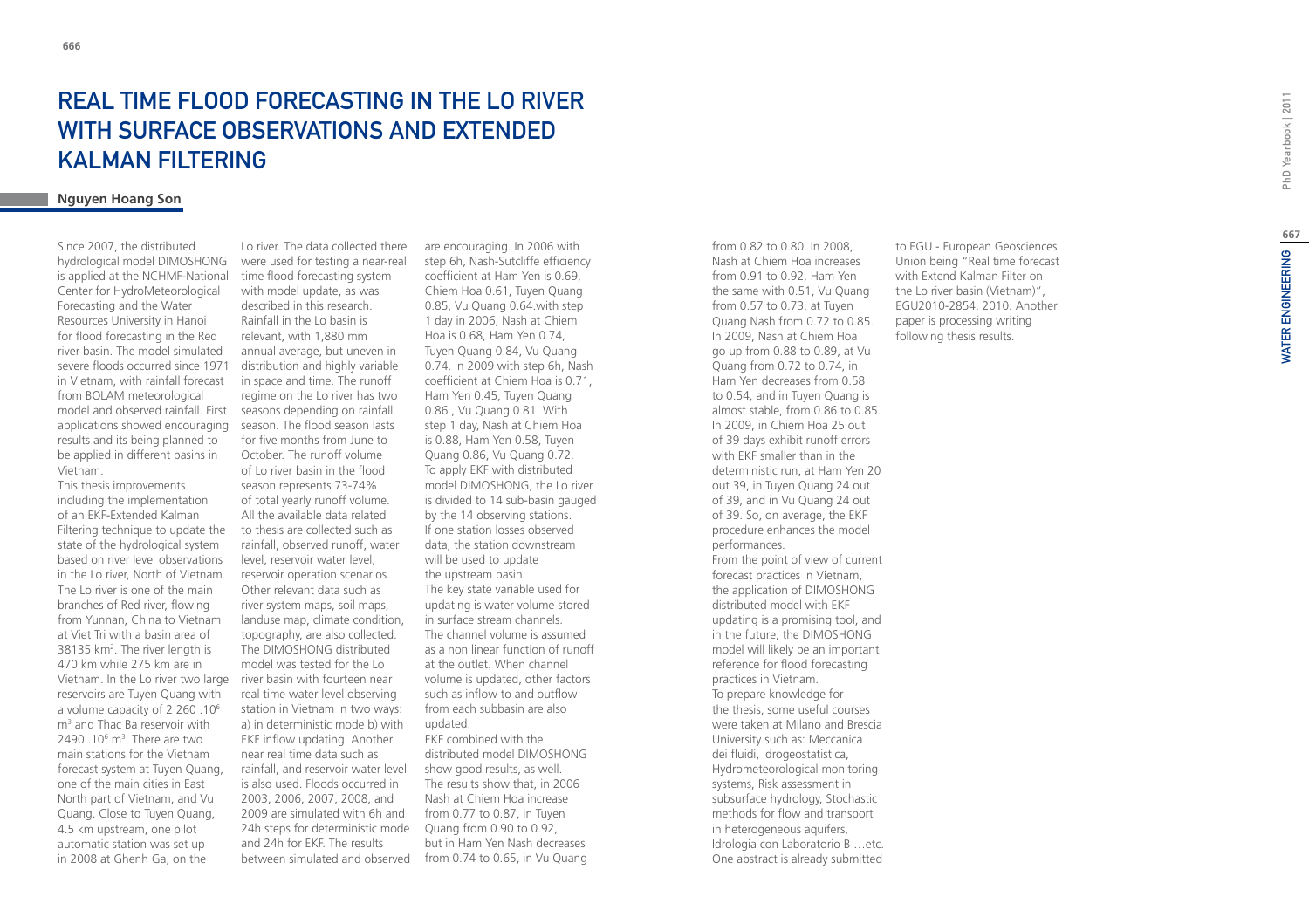# Sediment transport kinematics in bridge scour processes

# **Tran kim Chau**

Local pier and abutment scour is a crucial topic in hydraulic engineering, due to the significant social and economical impact of bridge failure. Therefore, reliable tools for scour prediction are necessary for both design and vulnerability evaluation of the structures. As research progressed over time, different approaches were taken to study this problem. An initial approach aimed at deriving predictive equations of practical use. Typical formulae took into account flow depth, foundation size, flow intensity, sediment characteristics, foundation type, shape and alignment to estimate equilibrium scour depth at an abutment and a pier. Other approaches provided, based on extensive experimentation, equations for the temporal evolution of the scour depth. Despite the engineering relevance

of black-box experimental studies, these are inappropriate

Some researchers understood

So they started to investigate features of the flow field in

studies. Obtained results have been used to describe flow

distribution and boundary shear

stress distribution.

for phenomenological characterization of process

mechanics.

the need to have more than that. both numerical and experimental field patterns, turbulence intensity sediment transport kinematics in local abutment scour. Only another example is known from the scientific literature, dealing with sediment kinematics around a circular pier. The thesis presents the results about sediment motion characteristics on the bottom of abutment and pier erosion holes in steady clear-water conditions. The data from two experimental campaigns have been used. The first experimental test was done for a vertical-wall abutment prior to the beginning of this Ph.D. research, in 2006. The second one was performed in 2010 for a circular pier. Both tests were run in the same conditions (flow discharge, sediment and channel). In each campaign, two types of test have been done. The first one was run for measuring the scour depth, while the other one for visualizing the sediment motion field. In the first type, during the test the scour depth was frequently measured at some locations to observe the development of the scour hole. Moreover, several surveys were made of the entire scour hole for proper geometrical characterization of the latter. In tests for visualization of particle

Few approaches considered the sediment motion characteristics as the objects of the investigation. The research group in Milan applied an image processing technique to measuring of

motion, the experiment in progress has been filmed many times by means of a digital motion camera; in addition, an experimental technique for the image-processing-based measurement of sediment kinematics in solid transport processes has been used. The results of the thesis can be divided into two parts. In the first part, as mentioned, data from a previous experiment of local abutment scour have been processed. In the developed stages of the erosion process, the particle motion presents significant bimodality, which suggests to attribute different causes to the different motion events: it has been hypothesized to divide movements into "turbulence-dominated motion"

"and gravity-dominated motion". The former is related with action of the principal vortex, while the latter involves geotechnical sliding of the particles along the slopes of the hole. We have decided to recognize the GD events based on two criteria, namely (i) a direction of motion similar to that of the local gradient of the scour hole and (ii) a velocity bounded by the maximum ideal velocity of sliding over an inclined plane. A relevant difference has been found between the dynamics of gravitydominated and turbulencedominated events. GD events direction always consists with slope direction



**1. Time-averaged sediment motion pattern (sediment transport rate obtained as the time-averaged magnitude of instantaneous vectors) for times (a) 4', (b) 20', (c) 6h20'7h.**

(which is obvious based on the first criterion for definition) while TD events tend to move in inverted way. Concentrations of sediments involved in GD events and TD events are the same in magnitude and variation. On other hand, velocity and solid discharge of TD events are much greater and more space- and time-fluctuating than those of GD events. Eventually, it was found that the presence of geotechnical effects in the erosion hole may significantly alter the scour rate. Spatially-averaged scour rate of ALL events is 0.0024 cm/s, for TD is 0.0044 cm/s, with a reduction of almost 50% as a consequence of the presence of GD events. The at different evolution stages of findings suggest that a separate modeling of hydro-dynamic and geotechnical events may improve the predictive capabilities for these processes, even if no strategies for modeling have been found that the solid discharge proposed here.

In the second part, a local scour experiment with a circular pier has been performed. 6 surveys of the scour hole were made during the test to describe the development of the scour hole. The parts of the hole in front and beside the pier are more inclined than that downstream of the obstacle. An appreciable self-similarity of the scour hole was assessed, limited to its upstream part. Similarly with what done in the first part of this work, concentration, velocity and solid discharge were measured by image processing. The observation of the sediment kinematics has enabled hypotheses to be made about the major scouring agents the process. The sediment pattern consists with the expected flow field around the pier. In addition, some locations are considered to study solid discharge rate. We is initially largest downstream

of the pier, but reduces strongly during the test. The solid discharge in front of the obstacle presents opposite trend, it being insignificant at the beginning and increasing in the following stages. Direction of grains is different at the successive stages. In the beginning, the grains mainly move in well defined way, consisting with the main direction of the flow deviating around the obstacle. But in the end, particle direction is widely spread. Finally, despite the sediment motion pattern at a circular pier is much different from that at a vertical-wall abutment, it has been recognized that the smallscale dynamics of the sediment transport process is likely to be similar in the two cases. The last consideration encourages attempts to generalize findings to any geometry of the obstacle, even if this shall be thoroughly checked in follow-up studies.